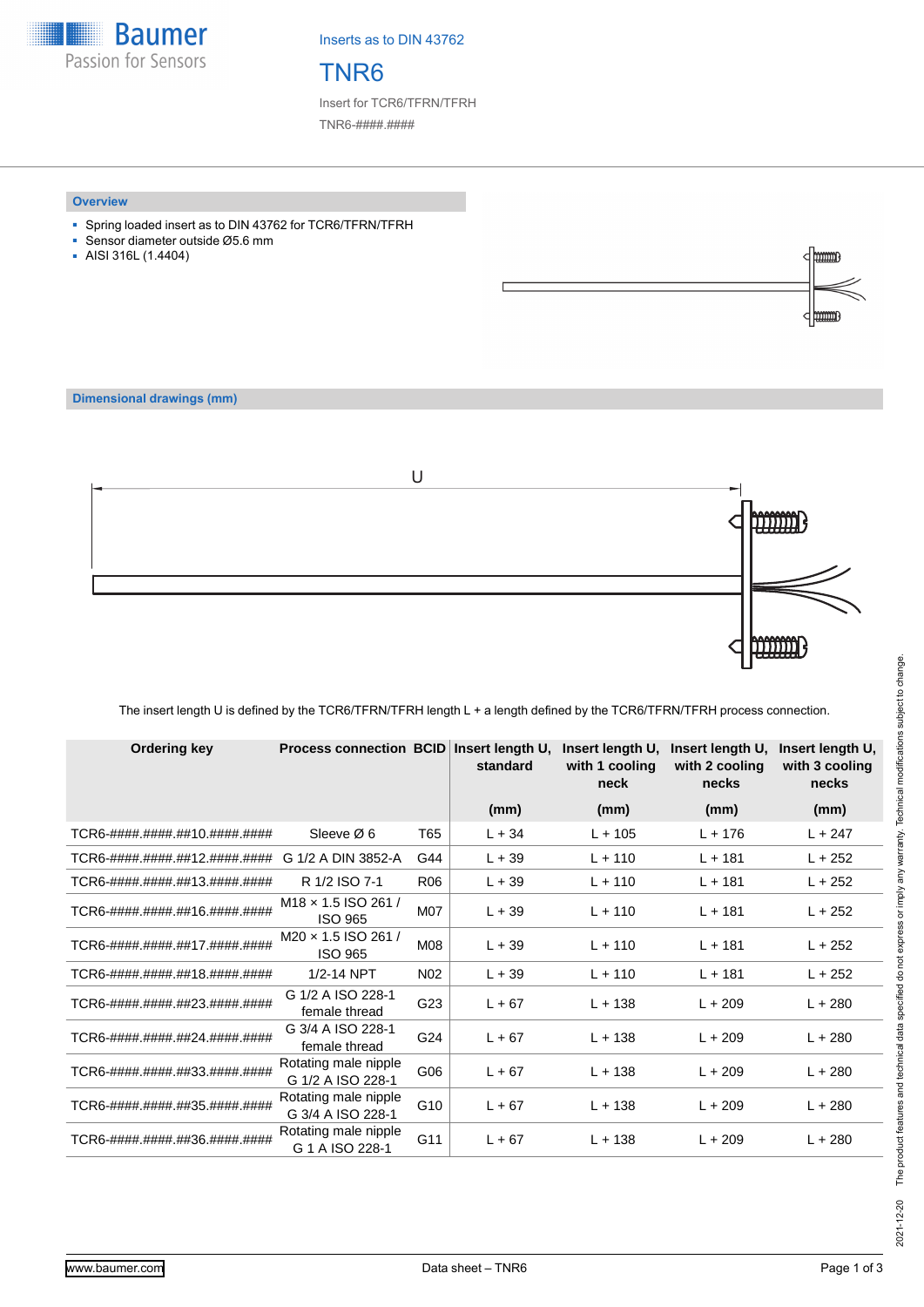

Inserts as to DIN 43762

## TNR6

Insert for TCR6/TFRN/TFRH TNR6-####.####

| <b>Dimensional drawings (mm)</b> |                                                            |                 |                                        |                                            |                                                         |                                                          |
|----------------------------------|------------------------------------------------------------|-----------------|----------------------------------------|--------------------------------------------|---------------------------------------------------------|----------------------------------------------------------|
| Ordering key                     | <b>Process connection</b>                                  | <b>BCID</b>     | <b>Insert</b><br>length U,<br>standard | Insert length<br>U, with 1<br>cooling neck | Insert length<br>U, with 1<br>cooling neck<br>+1 spacer | Insert length<br>U, with 1<br>cooling neck<br>+2 spacers |
|                                  |                                                            |                 | (mm)                                   | (mm)                                       | (mm)                                                    | (mm)                                                     |
| TFRN-####.####.##10.####.####    | Sleeve $\varnothing$ 6                                     | T65             | $L + 24$                               | $L + 78$                                   | $L + 138$                                               | $L + 198$                                                |
| TFRN-####.####.##11.####.####    | G 1/2 A DIN 3852-E                                         | G51             | $L + 46$                               | $L + 100$                                  | $L + 160$                                               | $L + 220$                                                |
| TFRN-####.####.##12.####.####    | G 1/2 A DIN 3852-A                                         | G44             | $L + 44$                               | $L + 98$                                   | $L + 158$                                               | $L + 218$                                                |
| TFRN-####.####.##13.####.####    | R 1/2 ISO 7-1                                              | R06             | $L + 43$                               | $L + 97$                                   | $L + 157$                                               | $L + 217$                                                |
| TFRN-####.####.##30.####.####    | 1/2-14 NPT                                                 | N <sub>02</sub> | $L + 44$                               | $L + 98$                                   | $L + 158$                                               | $L + 218$                                                |
| TFRH-####.####.##51.####.####    | G 1/2 A hygienic                                           | A03             | $L + 83$                               | $L + 137$                                  | N/A                                                     | N/A                                                      |
| TFRH-####.####.##60.####.####    | BHC 3A DN 38                                               | <b>B01</b>      | $L + 79$                               | $L + 133$                                  | N/A                                                     | N/A                                                      |
| TFRH-####.####.##65.####.####    | ISO 2852 (Tri-Clamp), DN<br>$33.7:38, \emptyset 50.5$      | CO <sub>4</sub> | $L + 45$                               | $L + 99$                                   | N/A                                                     | N/A                                                      |
| TFRH-####.####.##66.####.####    | ISO 2852 (Tri-Clamp), DN 40;<br>51, $\varnothing$ 64.0     | C <sub>05</sub> | $L + 45$                               | $L + 99$                                   | N/A                                                     | N/A                                                      |
| TFRH-####.####.##70.####.####    | Varivent® DN 32  125; 1 1/2"<br>$\ldots$ 6" (Type N), Ø 68 | V <sub>02</sub> | $L + 51$                               | $L + 105$                                  | N/A                                                     | N/A                                                      |